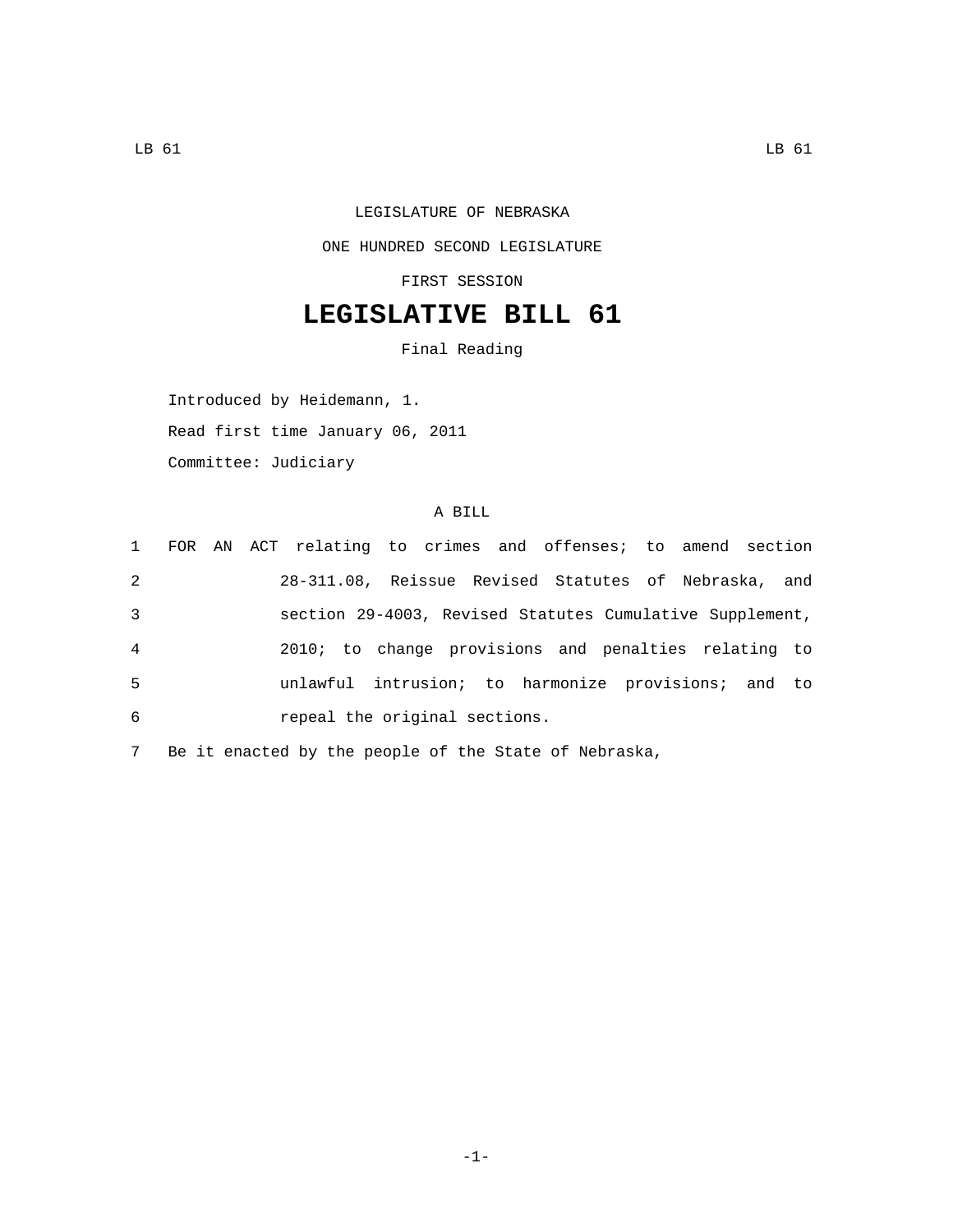1 Section 1. Section 28-311.08, Reissue Revised Statutes of 2 Nebraska, is amended to read: 3 28-311.08 (1) It shall be unlawful for any person to 4 knowingly intrude upon any other person without his or her consent or 5 knowledge in a place of solitude or seclusion. (2) For purposes of this section:6 7 (a) Intrude means either the: 8 (i) Viewing of another person in a state of undress as it 9 is occurring; or 10 (ii) Recording viewing or recording, either by video, 11 photographic, digital, audio, or other electronic means, of a another 12 person in a state of undress; and 13 (b) Place of solitude or seclusion means a place where a 14 person would intend to be in a state of undress and have a reasonable 15 expectation of privacy, including, but not limited to, any facility, 16 public or private, used as a restroom, tanning booth, locker room, 17 shower room, fitting room, or dressing room. 18 (3) Violation (3)(a) Violation of this section involving 19 an intrusion as defined in subdivision  $(2)(a)(i)$  of this section is a 20 Class  $H + I$  misdemeanor, unless the victim is under the age of 21 eighteen in which case a violation is a Class II misdemeanor. Lack of 22 knowledge as to the victim's age is not a defense to the enhanced 23 penalty under this section. 24 (b) Violation of this section involving an intrusion as 25 defined in subdivision  $(2)(a)(ii)$  of this section is a Class IV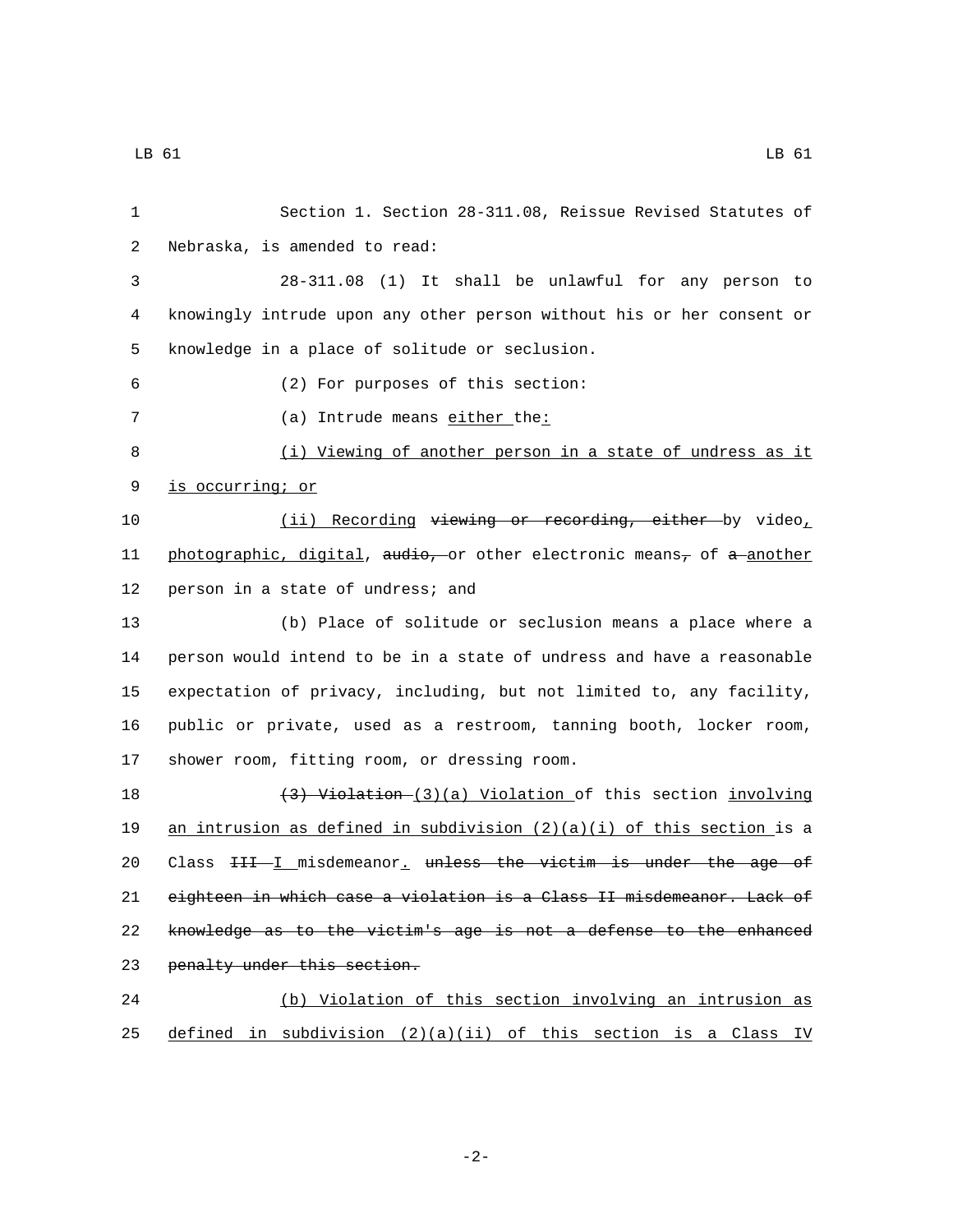1 felony.

| 2  | (c) Violation of this section is a Class III felony if                    |  |  |  |  |  |  |  |
|----|---------------------------------------------------------------------------|--|--|--|--|--|--|--|
| 3  | video or an image from the intrusion is distributed to another person     |  |  |  |  |  |  |  |
| 4  | or otherwise made public in any manner which would enable it to be        |  |  |  |  |  |  |  |
| 5  | viewed by another person.                                                 |  |  |  |  |  |  |  |
| 6  | (4) As part of sentencing following a conviction for a                    |  |  |  |  |  |  |  |
| 7  | violation of this section, the court shall make a finding as to the       |  |  |  |  |  |  |  |
| 8  | ages of the defendant and the victim at the time the offense              |  |  |  |  |  |  |  |
| 9  | <u>occurred. If the defendant is found to have been nineteen years of</u> |  |  |  |  |  |  |  |
| 10 | age or older and the victim is found to have been less than eighteen      |  |  |  |  |  |  |  |
| 11 | years of age at such time, then the defendant shall be required to        |  |  |  |  |  |  |  |
| 12 | register under the Sex Offender Registration Act.                         |  |  |  |  |  |  |  |
| 13 | (5) No person shall be prosecuted for unlawful intrusion                  |  |  |  |  |  |  |  |
| 14 | pursuant to subdivision $(3)(b)$ or $(c)$ of this section unless the      |  |  |  |  |  |  |  |
| 15 | indictment for such offense is found by a grand jury or a complaint       |  |  |  |  |  |  |  |
| 16 | filed before a magistrate within three years after the later of:          |  |  |  |  |  |  |  |
| 17 | (a) The commission of the crime;                                          |  |  |  |  |  |  |  |
| 18 | (b) Law enforcement's or a victim's receipt of actual or                  |  |  |  |  |  |  |  |
| 19 | constructive notice of either the existence of a video or other           |  |  |  |  |  |  |  |
| 20 | electronic recording of the unlawful intrusion or the distribution of     |  |  |  |  |  |  |  |
| 21 | images, video, or other electronic recording of the unlawful              |  |  |  |  |  |  |  |
| 22 | intrusion; or                                                             |  |  |  |  |  |  |  |
| 23 | (c) The youngest victim of the intrusion reaching the age                 |  |  |  |  |  |  |  |
| 24 | of twenty-one years.                                                      |  |  |  |  |  |  |  |
| 25 | 2.<br>Section 29-4003, Revised Statutes Cumulative<br>Sec.                |  |  |  |  |  |  |  |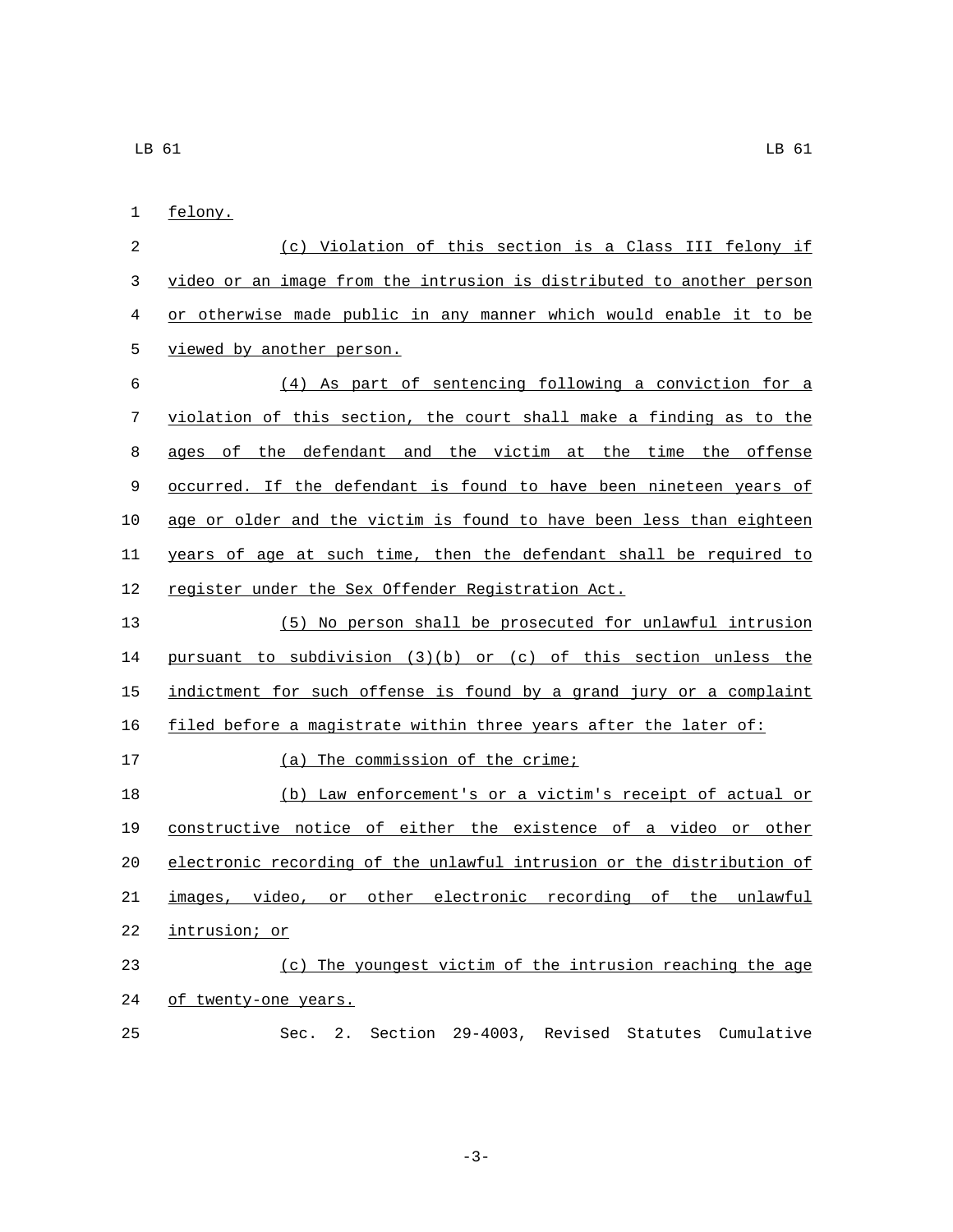LB 61 LB 61

1 Supplement, 2010, is amended to read: 29-4003 (1)(a) The Sex Offender Registration Act applies 3 to any person who on or after January 1, 1997: (i) Has ever pled guilty to, pled nolo contendere to, or 5 been found guilty of any of the following: (A) Kidnapping of a minor pursuant to section 28-313, except when the person is the parent of the minor and was not 8 convicted of any other offense in this section; (B) False imprisonment of a minor pursuant to section 10 28-314 or 28-315; (C) Sexual assault pursuant to section 28-319 or 28-320; (D) Sexual assault of a child in the second or third 13 degree pursuant to section 28-320.01; (E) Sexual assault of a child in the first degree 15 pursuant to section 28-319.01; (F) Sexual abuse of a vulnerable adult pursuant to 17 subdivision  $(1)(c)$  of section  $28-386$ ; (G) Incest of a minor pursuant to section 28-703; (H) Pandering of a minor pursuant to section 28-802; (I) Visual depiction of sexually explicit conduct of a child pursuant to section 28-1463.03 or 28-1463.05; (J) Knowingly possessing any visual depiction of sexually explicit conduct which has a child as one of its participants or portrayed observers pursuant to section 28-813.01; (K) Criminal child enticement pursuant to section 28-311;

-4-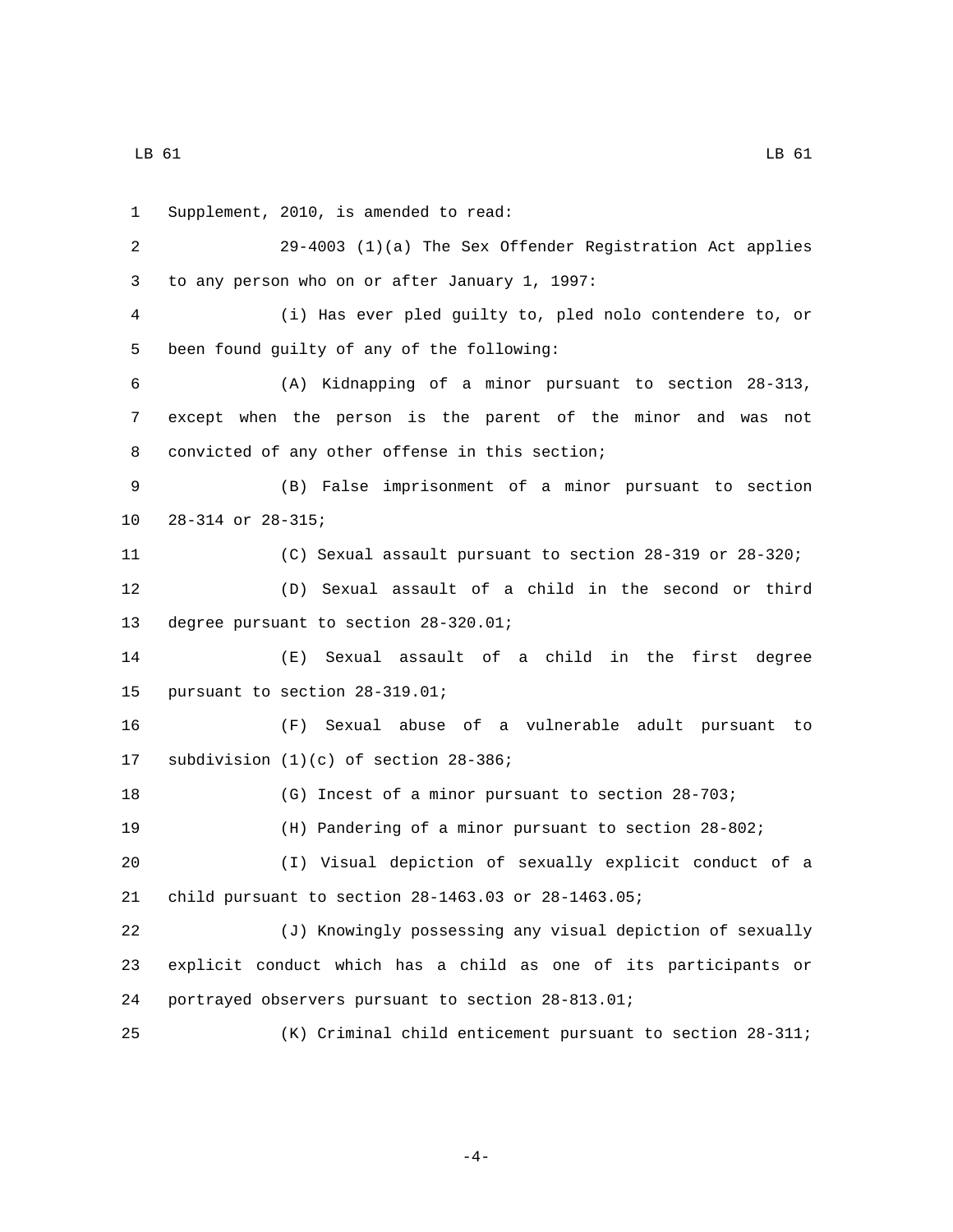(L) Child enticement by means of an electronic communication device pursuant to section 28-320.02;

(M) Debauching a minor pursuant to section 28-805; or

 (N) Attempt, solicitation, aiding or abetting, being an accessory, or conspiracy to commit an offense listed in subdivisions 6  $(1)(a)(i)(A)$  through  $(1)(a)(i)(M)$  of this section;

 (ii) Has ever pled guilty to, pled nolo contendere to, or been found guilty of any offense that is substantially equivalent to a registrable offense under subdivision (1)(a)(i) of this section by any village, town, city, state, territory, commonwealth, or other jurisdiction of the United States, by the United States Government, by court-martial or other military tribunal, or by a foreign jurisdiction, notwithstanding a procedure comparable in effect to that described under section 29-2264 or any other procedure to 15 nullify a conviction other than by pardon;

 (iii) Is incarcerated in a jail, a penal or correctional facility, or any other public or private institution or is under probation or parole as a result of pleading guilty to or being found guilty of a registrable offense under subdivision (1)(a)(i) or (ii) 20 of this section prior to January 1, 1997; or

 (iv) Enters the state and is required to register as a sex offender under the laws of another village, town, city, state, territory, commonwealth, or other jurisdiction of the United States. (b) In addition to the registrable offenses under

subdivision (1)(a) of this section, the Sex Offender Registration Act

-5-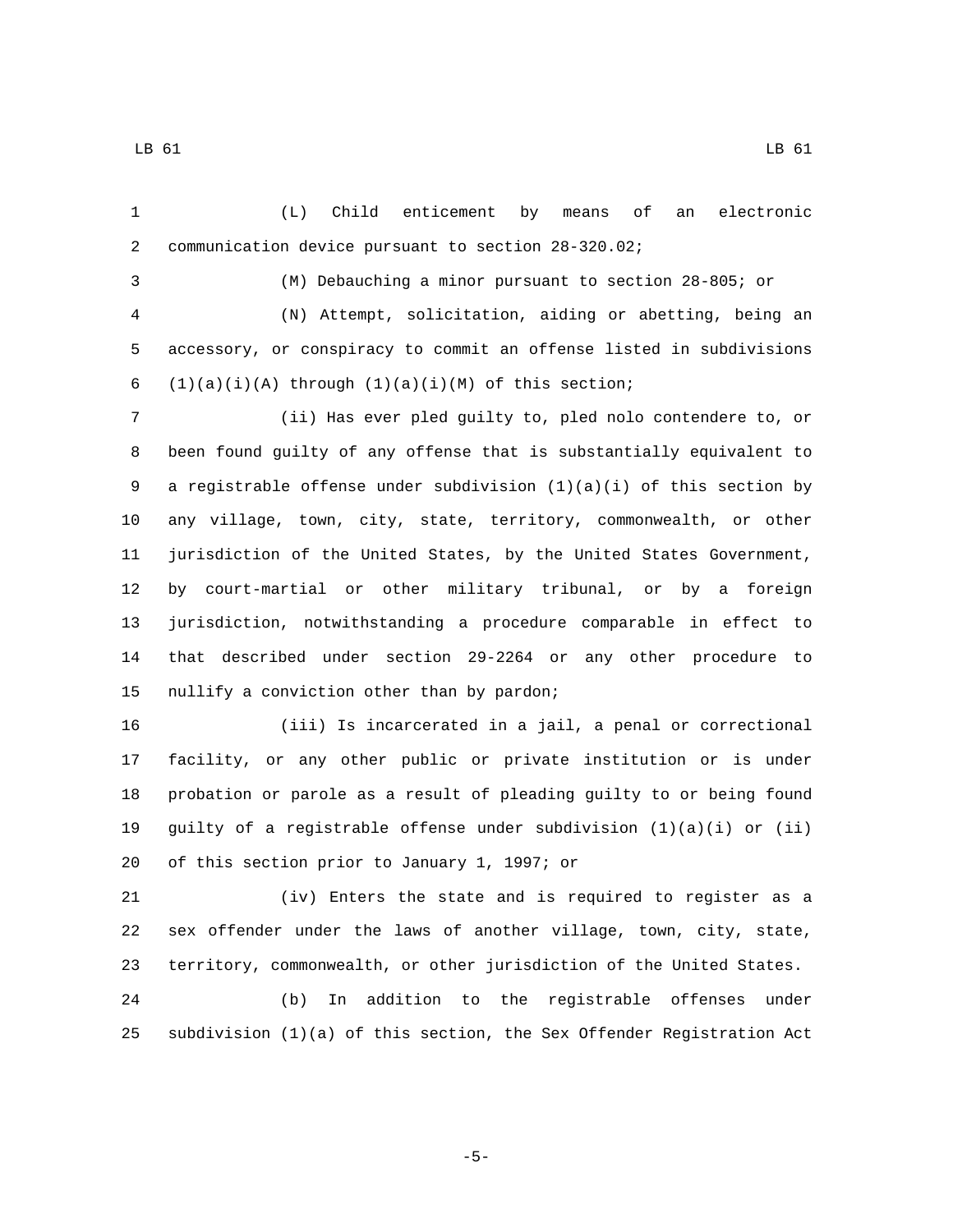LB 61 LB 61

 applies to any person who on or after January 1, 2010: (i)(A) Except as provided in subdivision (1)(b)(i)(B) of this section, has ever pled guilty to, pled nolo contendere to, or been found guilty of any of the following:4 (I) Murder in the first degree pursuant to section  $6 \qquad 28-303;$  (II) Murder in the second degree pursuant to section  $8\qquad 28-304;$  (III) Manslaughter pursuant to section 28-305; (IV) Assault in the first degree pursuant to section  $11 28 - 308;$  (V) Assault in the second degree pursuant to section  $28-309;$  (VI) Assault in the third degree pursuant to section  $28-310;$  (VII) Stalking pursuant to section 28-311.03; (VIII) Unlawful intrusion on a minor pursuant to 18 subsection (4) of section 28-311.08; (IX) Kidnapping pursuant to section 28-313; (X) False imprisonment pursuant to section 28-314 or  $21 \t 28-315;$  (XI) Sexual abuse of an inmate or parolee in the first 23 degree pursuant to section 28-322.02; (XII) Sexual abuse of an inmate or parolee in the second 25 degree pursuant to section 28-322.03;

-6-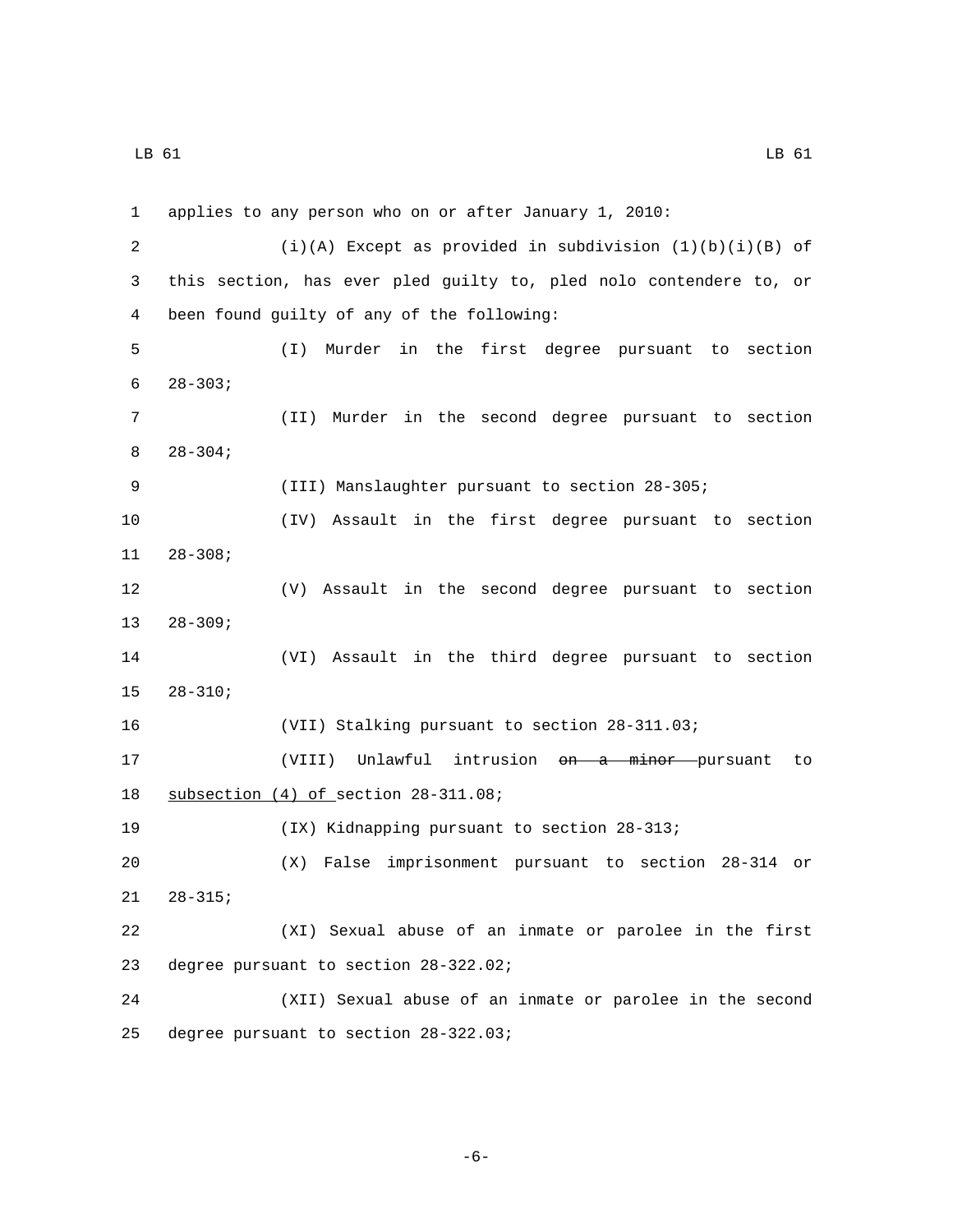(XIII) Sexual abuse of a protected individual pursuant to 2 section 28-322.04;

(XIV) Incest pursuant to section 28-703;

 (XV) Child abuse pursuant to subdivision (1)(d) or (e) of 5 section 28-707;

 (XVI) Enticement by electronic communication device 7 pursuant to section 28-833; or

 (XVII) Attempt, solicitation, aiding or abetting, being an accessory, or conspiracy to commit an offense listed in 10 subdivisions  $(1)(b)(i)(A)(I)$  through  $(1)(b)(i)(A)(XVI)$  of this 11 section.

 (B) In order for the Sex Offender Registration Act to 13 apply to the offenses listed in subdivisions  $(1)(b)(i)(A)(I)$ ,  $(II)$ , (III), (IV), (V), (VI), (VII), (IX), and (X) of this section, a court shall have found that evidence of sexual penetration or sexual contact, as those terms are defined in section 28-318, was present in the record, which shall include consideration of the factual basis for a plea-based conviction and information contained in the 19 presentence report;

 (ii) Has ever pled guilty to, pled nolo contendere to, or been found guilty of any offense that is substantially equivalent to 22 a registrable offense under subdivision  $(1)(b)(i)$  of this section by any village, town, city, state, territory, commonwealth, or other jurisdiction of the United States, by the United States Government, by court-martial or other military tribunal, or by a foreign

-7-